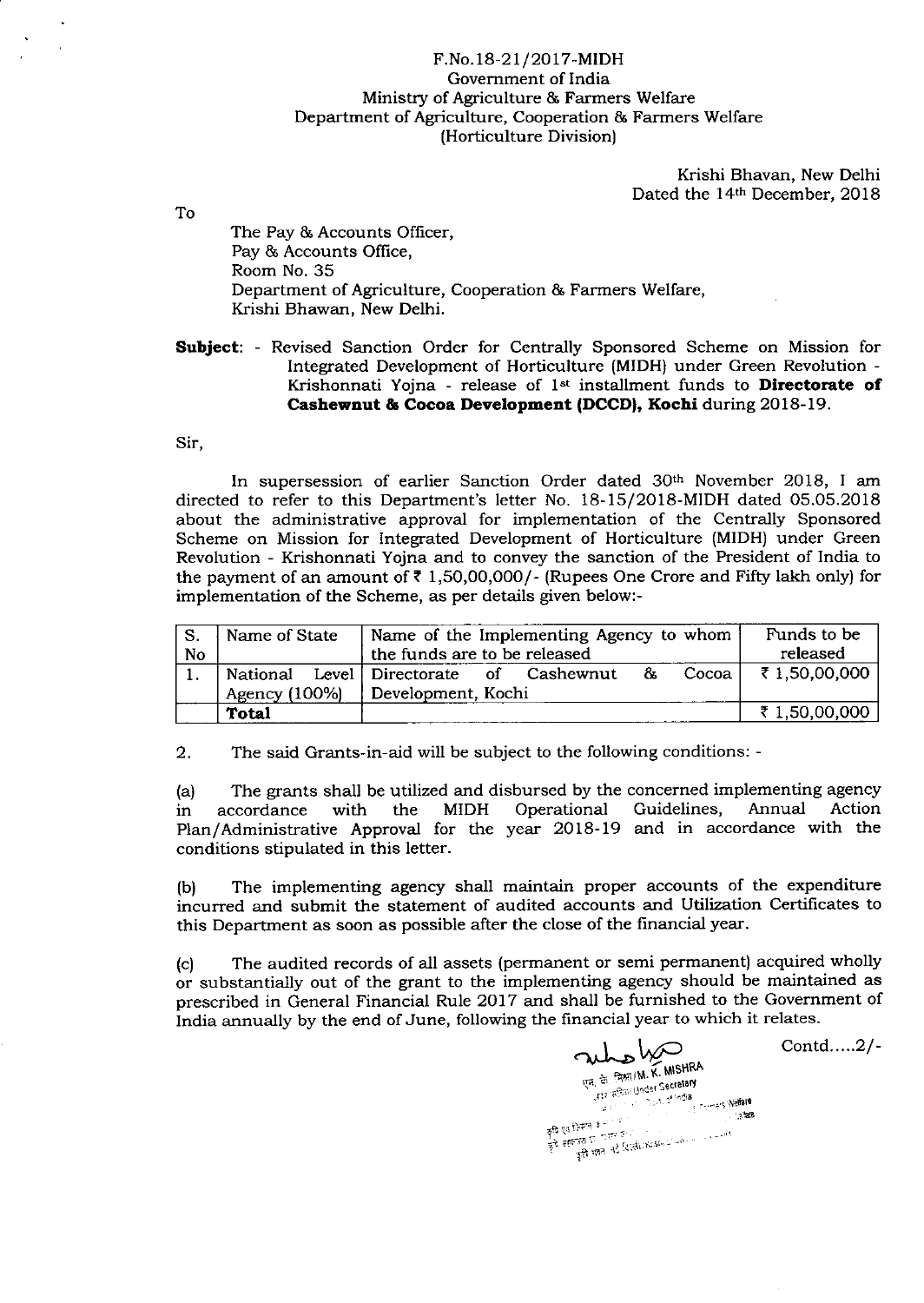(d) Assets permanent or semi-permanent acquired wholly or substantially out of the grant by the Government of India shall not, without prior approval of the Government of India, be disposed of, encumbered or utiiized for the purpose other than those for which the grant is being sanctioned.

(e) The accounts of the implementing agenry shal1 be open to Internal Audit of the Principal Accounts Officer, Department of Agriculture, Cooperation & Farmers Welfare as well as the Statutory Audit by the Comptroller & Auditor General of India at his discretion and he shall have the right to demand the production of books, accounts, connected vouchers and other documents and papers in this regard.

 $(1)$  The concerned implementing agency shall furnish the physical and financial progress report to this Department on monthly basis in the prescribed format.

(g) The Implementing Agencies will follow other terms and conditions contained in the General Financial Rules 2017, as amended from time to time.

(h) Any unspent balance of grant, which is not spent for the purpose for which it is sanctioned during the hnancial year shal1 be refunded to the Government of India or adjusted for further utilization at the end of the financial year. The funds shall be transferred electronically through RTGS System/Demand Draft to the Implementing Agencies.

(i) All grantee institutions shall submit Utilization Certificates on PFMS.

U) The Further use of Grants in Aid being released by this sanction Order, is to be done through EAT module of PFMS. The Utilization Certiflcate not supported by the EAT module data is likely to be rejected and expenditure is not to be treated as regular. The agency would be forced to refund the amount received as the expenditure not appearing in EAT module data is not to be taken as expenditure incurred in accordance with the terms and conditions of this Sanction Order.

| Demand No. 1 (Plan) | $(3 \in \mathbb{R}^2)$                             |                         |
|---------------------|----------------------------------------------------|-------------------------|
| Head of Account     | Description                                        | Funds to be<br>released |
| $MH - 2401$         | Crop Husbandry                                     |                         |
| 119                 | Horticulture & Vegetable Crops                     |                         |
| 55                  | Green Revolution - Krihonnati Yojna                |                         |
| 04                  | Mission for Integrated Development of Horticulture |                         |
| 550431              | Grants-in-aid - General                            | 112.20                  |
| 789                 | Special Component Plan for Scheduled Castes        |                         |
| 34                  | Green Revolution - Krihonnati Yojna                |                         |
| 04                  | Mission for Integrated Development of Horticulture |                         |
| 340431              | Grants-in-aid - General                            | 24.90                   |
| 796                 | Tribal Area Sub Plan                               |                         |
| 36                  | Green Revolution - Krihonnati Yojna                |                         |
| 04                  | Mission for Integrated Development of Horticulture |                         |
| 360431              | Grants-in-aid - General                            | 12.90                   |
|                     | Total                                              | 150.00                  |

3. The expenditure shall be debited to the following Head of Account:-

Contd.....3/ -

ale by wisHRA  $\approx 2.2$  . Fig. 1 M, K, with  $\frac{1}{2}$ C'EL CON ELECCIONALE COMPANY (1997)

g# vi (ber 1) decade the second of the second of the second of the second of the second of the second of the second of the second of the second of the second of the second of the second of the second of the second of the s

" ,-,, " .,uis

-2-